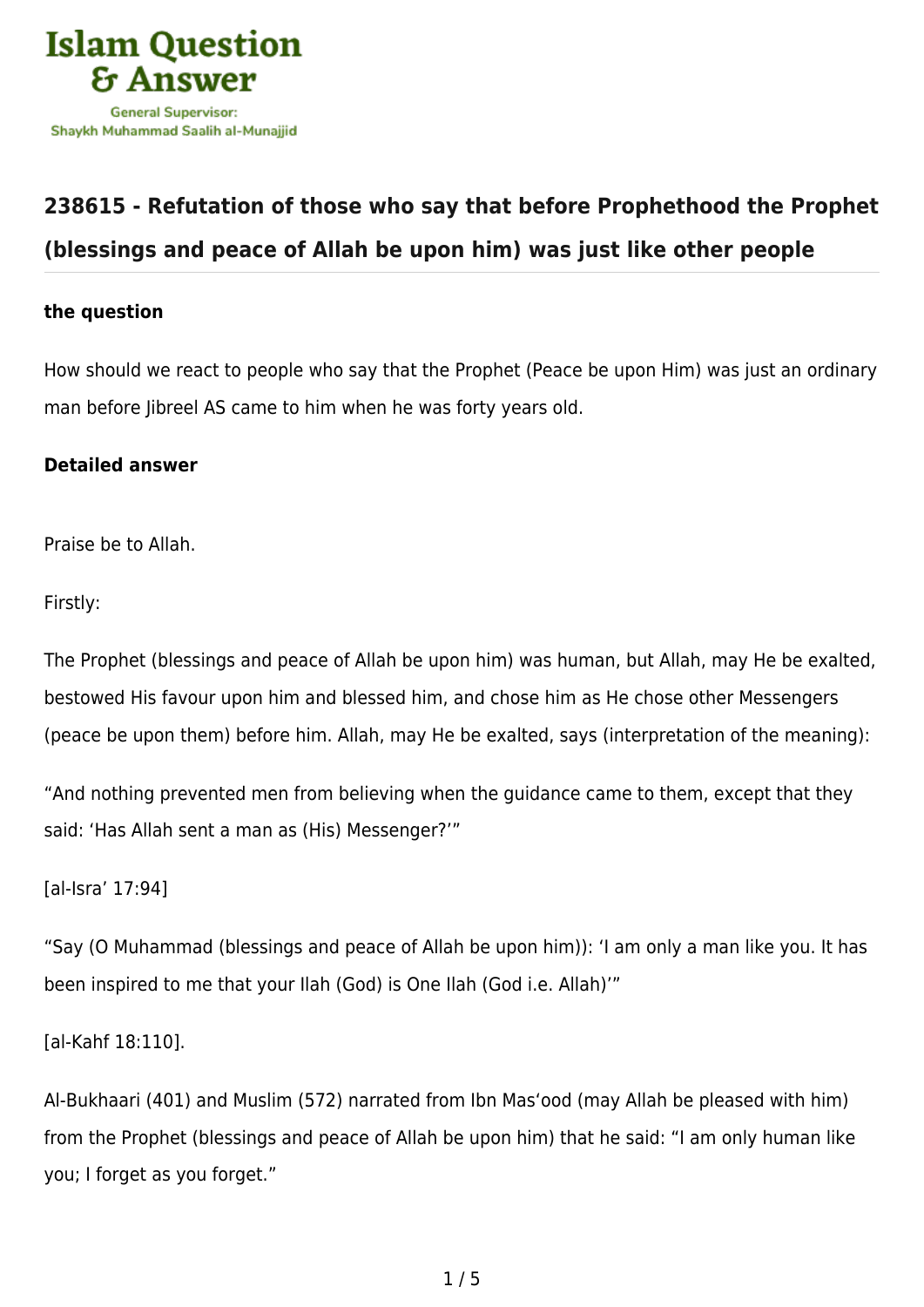

Abu Dawood (4659) narrated from Salmaan from the Prophet (blessings and peace of Allah be upon him) that he said: "I am one of the sons of Adam; I get angry as you get angry." Classed as saheeh by al-Albaani in Saheeh Abi Dawood.

To sum up, this similarity in terms of being human means that the Prophet (blessings and peace of Allah be upon him) was a man, one of the sons of Adam, and was not an angel, let alone being a god or having any attributes or characteristics of divinity, or anything that is unique to divinity. Exalted be Allah far above having any partner, peer, rival or equal. Rather he (the Prophet (blessings and peace of Allah be upon him) is one of the creations of Allah, a human from among the sons of Adam, whom Allah honoured with Prophethood and with that high status.

## Secondly:

However before Prophethood, the Prophet (blessings and peace of Allah be upon him) was not like other people; rather he was distinct from them in many things in which Allah favoured him and for which He singled him out. Al-Haafiz Salaah ad-Deen al-'Alaa'i (may Allah have mercy on him) said:

How could it be otherwise, when Allah, may He be exalted, protected him before his Prophethood began from many permissible things that would detract from the status of anyone who indulged in them?

End quote from Fataawa al-'Alaa'i (76)

Examples of this include the following:

·Before his mission began, Allah, may He be exalted, protected him from prostrating to idols and worshipping them, as his people used to do.

·Allah, may He be glorified and exalted, also protected him from drinking alcohol even before Prophethood. Al-Haafiz al-'Alaa'i (may Allah have mercy on him) said: What should be noted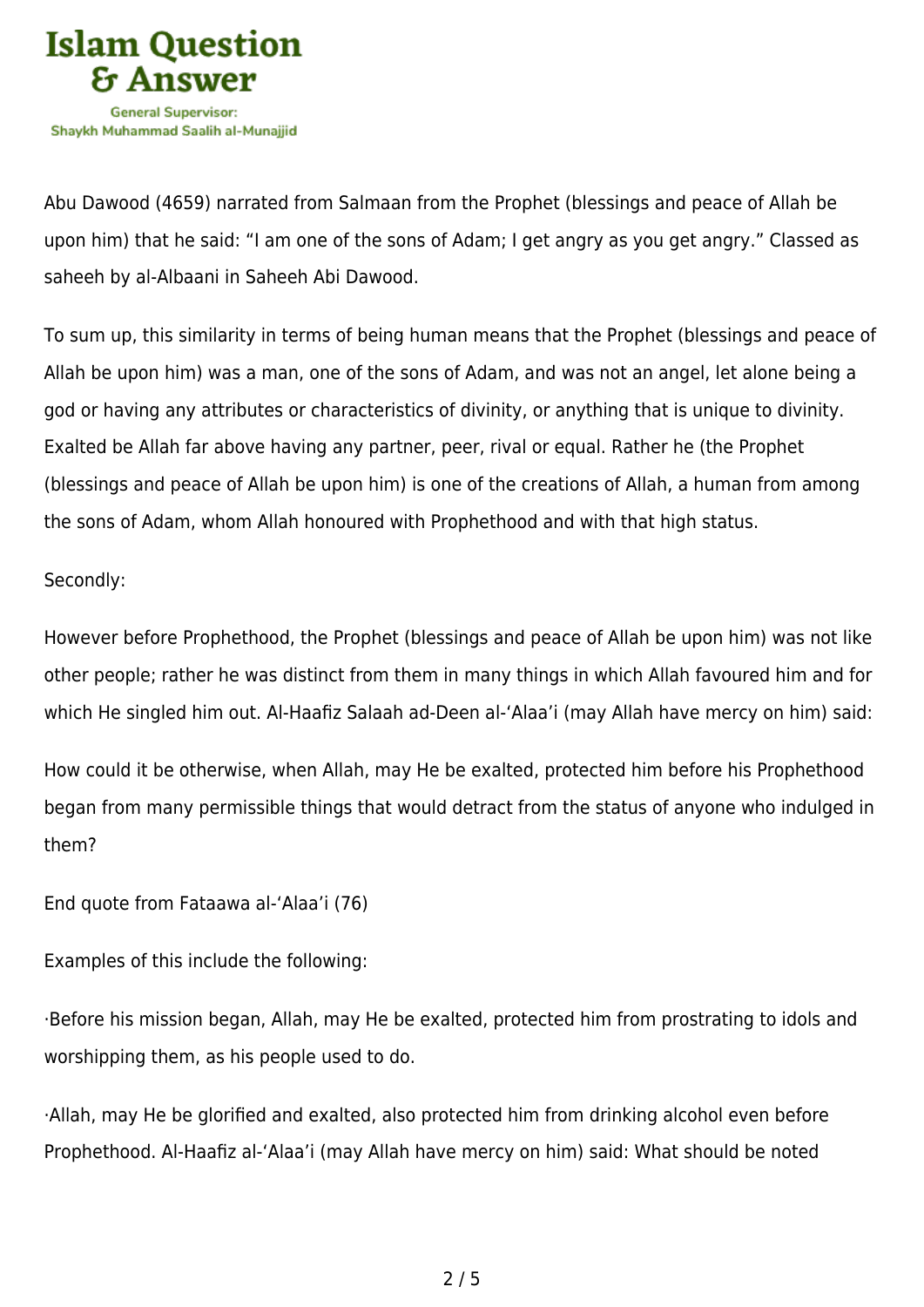

definitively is that the Prophet (blessings and peace of Allah be upon him) did not drink any intoxicating fermented drinks at the time when they were permissible, and this is not found in any report whatsoever, whether with a saheeh or da'eef isnaad.

End quote from Fataawa al-'Alaa'i (75)

·A rock used to greet him (blessings and peace of Allah be upon him) with salaam before his mission began. Muslim (2277) narrated that Jaabir ibn Samurah said: The Messenger of Allah (blessings and peace of Allah be upon him) said: "I know a rock in Makkah that used to greet me before I was sent. I would recognize it even now."

·Jibreel (peace be upon him) opened his chest when he (blessings and peace of Allah be upon him) was small, and took out (from his heart) the share of the Shaytaan.

·It was narrated from Anas ibn Maalik (may Allah be pleased with him) that Jibreel came to the Messenger of Allah (blessings and peace of Allah be upon him) when he was playing with the other boys. He took hold of him and threw him to the ground, then he opened his chest and took out his heart, from which he took a clot of blood and said: "This was the Shaytaan's share of you." Then he washed it in a vessel of gold that was filled with Zamzam. Then he put it back together and returned it to its place. The boys went running to his mother – meaning his nurse – and said: Muhammad has been killed! They went to him and his colour had changed. Anas said: I used to see the mark of that stitching on his chest. Narrated by Muslim (162).

·Al-Bukhaari (364) and Muslim narrated from Jaabir ibn 'Abdullah that the Messenger of Allah (blessings and peace of Allah be upon him) carried stones with them to the Ka'bah, wearing his izaar. His paternal uncle al-'Abbaas said to him: O son of my brother, why don't you undo your izaar and put it on your shoulders for protection (against the roughness) of the stones? So he undid his izaar and put it on his shoulders, but then he fell unconscious, and he was never seen unclothed again after that (blessings and peace of Allah be upon him).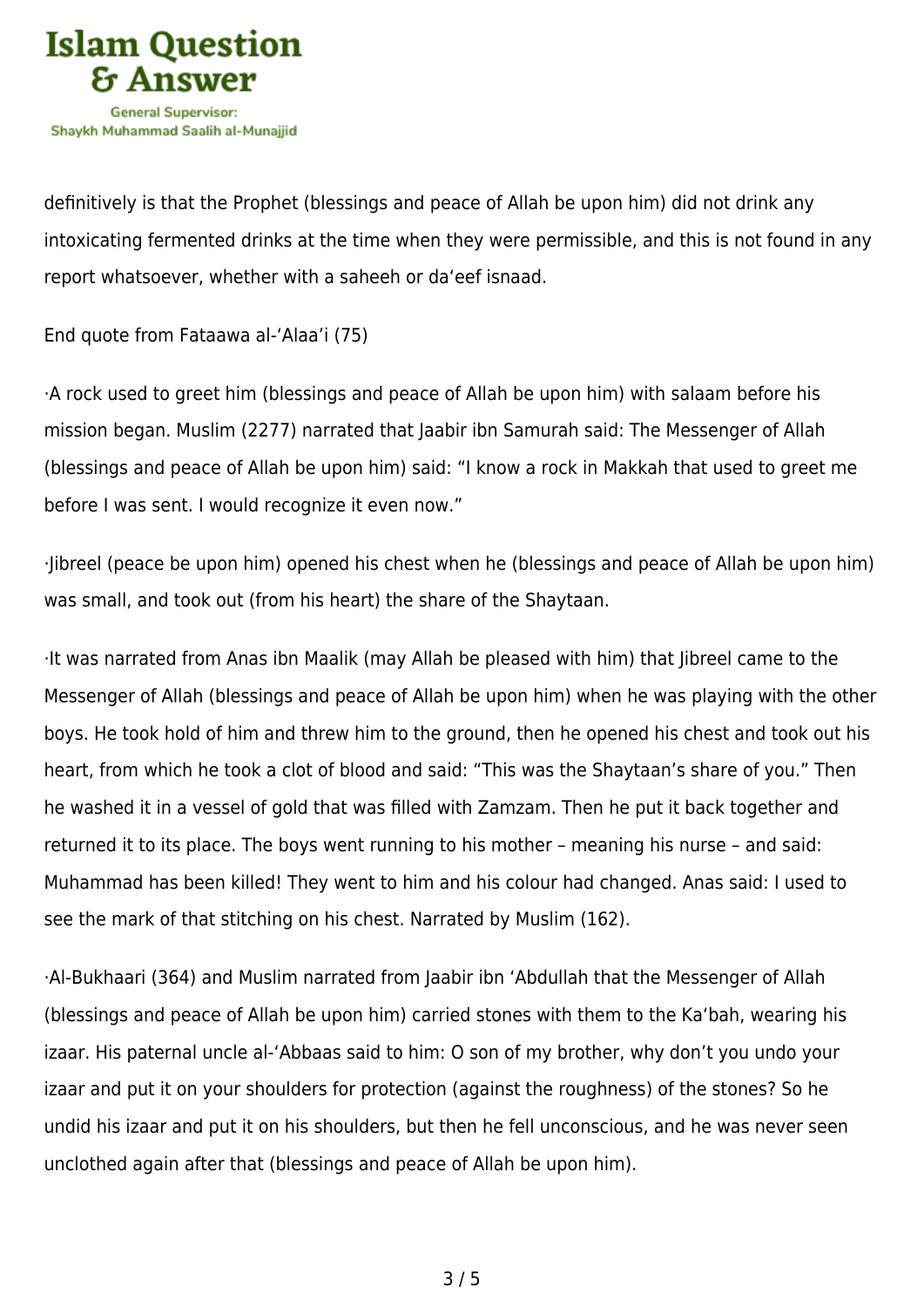

Shavkh Muhammad Saalih al-Munaiiid

·Ahmad (23800) narrated from Abu't-Tufayl – and he mentioned the reconstruction of the Ka'bah during the Jaahiliyyah, and said: Quraysh demolished it and started to rebuild it with the stones of the valley, which Quraysh carried on their shoulders and built it up, twenty cubits high. Whilst the Prophet (blessings and peace of Allah be upon him) was carrying stones, going back and forth, wearing a striped izaar, the izaar became tight so he went to put it on his shoulder, but his 'awrah would have become visible because the izaar was too small. So a voice called out: "O Muhammad, cover your 'awrah." And he was never seen unclothed after that.

The commentators on al-Musnad said: Its isnaad is qawiy.

·At-Tayaalisi narrated in his Musnad (2781) that Ibn 'Abbaas said: The Messenger of Allah (blessings and peace of Allah be upon him) said: I have been forbidden to be unclothed – and that was before Prophethood came down to him.

Classed as saheeh by al-Albaani in Saheeh al-Jaami' (6783)

·It was narrated by at-Tirmidhi (3620) – who classed it as hasan – and by al-Bayhaqi in Dalaa'il an-Nubuwwah (2/24) that Abu Moosa said: Abu Taalib set out for Syria, and the Messenger of Allah (blessings and peace of Allah be upon him) set out with him, along with some elders from Quraysh. When they drew near to the monk they dismounted and unloaded their baggage. The monk came out to them, but before that when they passed by him he did not come out to them or pay any attention to them. As they were unloading their baggage and he went to them and walked among them until he came and took the hand of the Messenger of Allah (blessings and peace of Allah be upon him) and said: This is the leader of the worlds; this is the Messenger of the Lord of the Worlds; Allah has sent him as a mercy to the worlds. The elders of Quraysh said to him: How do you know? He said: When you came from al-'Aqabah, he did not pass any tree or rock but it fell down in prostration, and they do not prostrate except for a Prophet. I recognised him; the Seal of Prophethood is below his shoulder-blade, like an apple. Then he went back and made some food